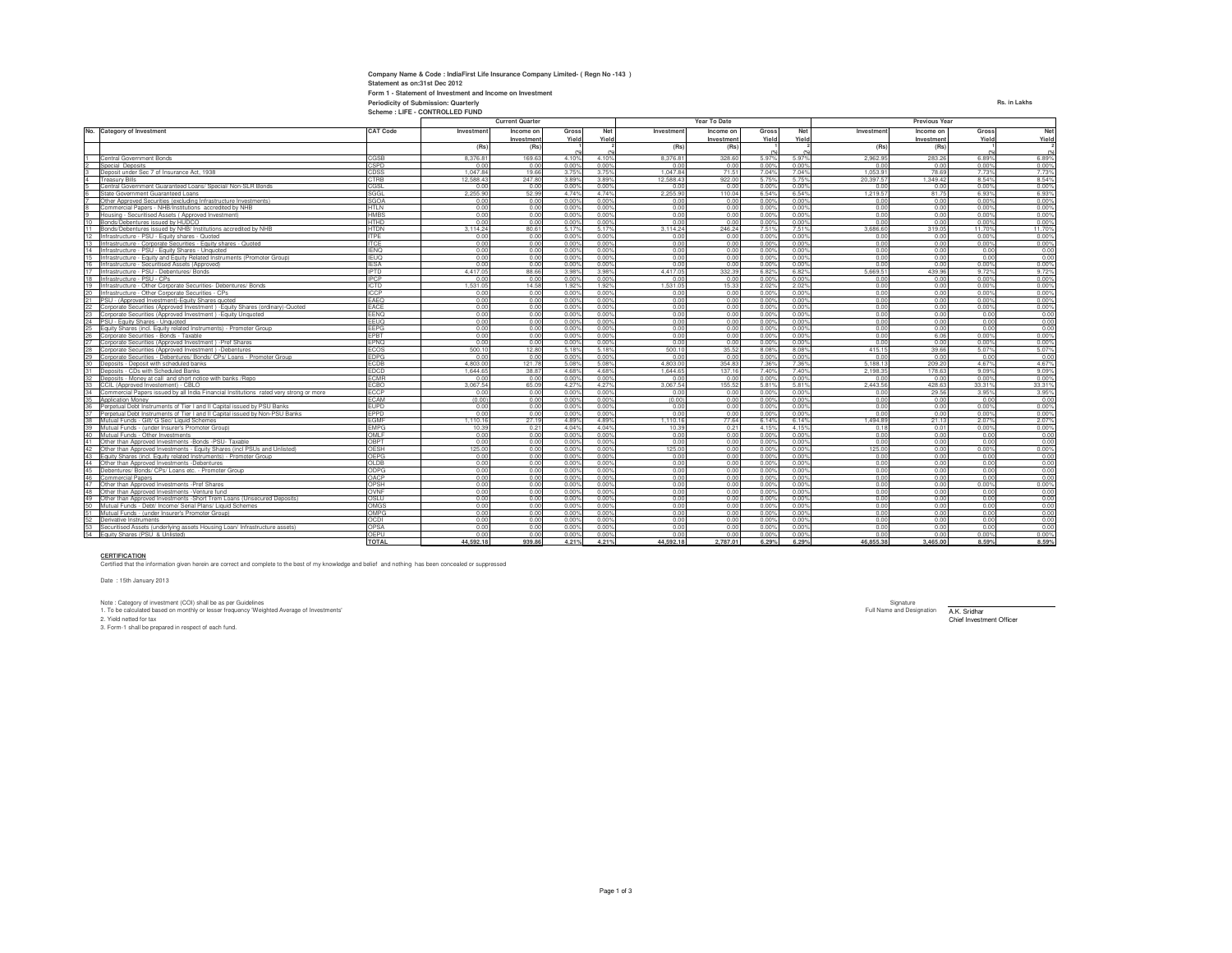|                 |                                                                                                                                                          |                                      | Company Name & Code : IndiaFirst Life Insurance Company Limited- ( Regn No-143 |                        |                         |                 |                      |                  |                  |                     |                    |                                    |                          |                  |  |
|-----------------|----------------------------------------------------------------------------------------------------------------------------------------------------------|--------------------------------------|--------------------------------------------------------------------------------|------------------------|-------------------------|-----------------|----------------------|------------------|------------------|---------------------|--------------------|------------------------------------|--------------------------|------------------|--|
|                 |                                                                                                                                                          | Statement as on:31st Dec 2012        |                                                                                |                        |                         |                 |                      |                  |                  |                     |                    |                                    |                          |                  |  |
|                 |                                                                                                                                                          |                                      | Form 1 - Statement of Investment and Income on Investment                      |                        |                         |                 |                      |                  |                  |                     |                    |                                    |                          |                  |  |
|                 |                                                                                                                                                          |                                      |                                                                                |                        |                         |                 |                      |                  |                  |                     |                    |                                    | Rs. in Lakhs             |                  |  |
|                 |                                                                                                                                                          | Periodicity of Submission: Quarterly |                                                                                |                        |                         |                 |                      |                  |                  |                     |                    |                                    |                          |                  |  |
|                 |                                                                                                                                                          |                                      | Scheme: PEN - PENSION AND GEN ANNUITY BUSINESS                                 |                        |                         |                 |                      |                  |                  |                     |                    |                                    |                          |                  |  |
|                 |                                                                                                                                                          |                                      |                                                                                | <b>Current Quarter</b> |                         |                 |                      | Year To Date     |                  |                     |                    | <b>Previous Year</b>               |                          |                  |  |
|                 | No. Category of Investment                                                                                                                               | <b>CAT Code</b>                      | Investment                                                                     | Income or              | Gross                   | <b>Net</b>      | Investment           | Income or        | Gross            | Net                 | Investment         | Income on                          | Gross                    | Net              |  |
|                 |                                                                                                                                                          |                                      |                                                                                | Investmen              | Yield                   | Yield           |                      | Investment       | Yield            | Yield               |                    | Investment                         | Yield                    | Yield            |  |
|                 |                                                                                                                                                          |                                      | (Rs)                                                                           | (Rs)                   |                         |                 | (Rs)                 | (Rs)             |                  |                     | (Rs)               | (Rs)                               |                          |                  |  |
|                 | Central Government Bonds                                                                                                                                 | CGSB                                 | 22,774.89                                                                      | 720.41                 | 3.75%                   | 3.75%           | 22,774.89            | 1,338.87         | 11.04%           | 11.04%              | 2,817.37           | 119.28                             | 8.84%                    | 8.84%            |  |
|                 | Special Deposits                                                                                                                                         | CSPD                                 | 0.00                                                                           | 0.00                   | 0.00%                   | 0.00%           | 0.00                 | 0.00             | 0.00%            | 0.00%               | 0.00               | 0.00                               | 0.00%                    | 0.00%            |  |
|                 | Deposit under Sec 7 of Insurance Act, 1938                                                                                                               | CDSS<br>CTRB                         | 0.00<br>544.18                                                                 | 0.00<br>14.42          | 0.00%<br>1.73%          | 0.00%<br>1.73%  | 0.00<br>544.18       | 0.00<br>110.87   | 0.00%<br>8.71%   | 0.00%<br>8.71%      | 0.00<br>2.111.95   | 0.00<br>68.86                      | 0.00%<br>6.74%           | 0.00%            |  |
|                 | <b>Treasury Bills</b><br>Central Government Guaranteed Loans/ Special/ Non-SLR Bonds                                                                     | CGSL                                 | 0.00                                                                           | 0.00                   | 0.00%                   | 0.00%           | 0.00                 | 0.00             | 0.00%            | 0.00%               | 0.00               | 0.00                               | 0.00%                    | 6.74%<br>0.00%   |  |
|                 | State Government Guaranteed Loans                                                                                                                        | SGGL                                 | 18,759.0                                                                       | 436.05                 | 3.23%                   | 3.23%           | 18,759.0             | 823.33           | 8.01%            | 8.01%               | 2,617.92           | 91.64                              | 7.26%                    | 7.26%            |  |
|                 | Other Approved Securities (excluding Infrastructure Investments)                                                                                         | SGOA                                 | 0.00                                                                           | 0.00                   | 0.00%                   | 0.00%           | 0.00                 | 0.00             | 0.00%            | 0.00%               | 0.00               | 0.00                               | 0.00%                    | 0.00%            |  |
|                 | Commercial Papers - NHB/Institutions accredited by NHB                                                                                                   | <b>HTLN</b>                          | 0.00                                                                           | 0.00                   | 0.00%                   | 0.00%           | 0.00                 | 0.00             | 0.00%            | 0.00%               | 0.00               | 0.00                               | 0.00%                    | 0.00%            |  |
|                 | Housing - Securitised Assets (Approved Investment)                                                                                                       | HMBS                                 | 0.00                                                                           | 0.00                   | 0.00%                   | 0.00%           | 0.00                 | 0.00             | 0.00%            | 0.00%               | 0.00               | 0.00                               | 0.00%                    | 0.00%            |  |
|                 | Bonds/Debentures issued by HUDCO<br>11 Bonds/Debentures issued by NHB/ Institutions accredited by NHB                                                    | <b>HTHD</b><br>HTDN                  | 0.00<br>9,578.79                                                               | 0.00<br>190.04         | 0.00%<br>2.54%          | 0.00%<br>2.54%  | 0.00<br>9,578.79     | 0.00<br>458.32   | 0.00%<br>8.32%   | 0.00%<br>8.32%      | 0.00<br>1.898.57   | 0.00<br>66.33                      | 0.00%<br>7.24%           | $0.00%$<br>7.24% |  |
| 12              | Infrastructure - PSU - Equity shares - Quoted                                                                                                            | TPE                                  | 0.00                                                                           | 0.00                   | 0.00%                   | 0.00%           | 0.00                 | 1.27             | $-200.00%$       | $-200.00%$          | 0.00               | 0.00                               | 0.00%                    | 0.00%            |  |
|                 | 13 Infrastructure - Corporate Securities - Equity shares - Quoted                                                                                        | <b>TCE</b>                           | 0.00                                                                           | 0.00                   | 0.00%                   | 0.00%           | 0.00                 | 0.06             | -200.00%         | $-200.00%$          | 0.00               | 0.00                               | 0.00%                    | 0.00%            |  |
|                 | 14 Infrastructure - PSU - Equity Shares - Unquoted                                                                                                       | <b>IENO</b>                          | 0.00                                                                           | 0.00                   | 0.00%                   | 0.00%           | 0.00                 | 0.00             | 0.00%            | 0.00%               | 0.00               | 0.00                               | 0.00%                    | 0.00%            |  |
|                 | 15 Infrastructure - Equity and Equity Related Instruments (Promoter Group)                                                                               | <b>IEUQ</b>                          | 0.00                                                                           | 0.00                   | 0.00%                   | 0.00%           | 0.00                 | 0.00             | 0.00%            | 0.00%               | 0.00               | 0.00                               | 0.00%                    | 0.00%            |  |
|                 | 16 Infrastructure - Securitised Assets (Approved)                                                                                                        | <b>IFSA</b>                          | 0.00                                                                           | 0.00                   | 0.00%                   | 0.00%<br>1 1 9% | 0.00<br>689777       | 0.00<br>189.58   | 0.00%            | 0.00%<br>4.67%      | 0.00               | 0.00<br>86.46                      | 0.00%                    | 0.00%            |  |
| 18              | 17 Infrastructure - PSU - Debentures/ Bonds<br>Infrastructure - PSU - CPs                                                                                | <b>IPTD</b><br>PCP                   | 6.897.77<br>0.01                                                               | 78.79<br>0.00          | 1.19%<br>0.00%          | 0.00%           | 0.0                  | 0.00             | 4.67%<br>0.00%   | 0.00%               | 1.402.69<br>0.00   | 0.00                               | 13.14%<br>0.00%          | 13.14%<br>0.00%  |  |
| 19              | Infrastructure - Other Corporate Securities- Debentures/ Bonds                                                                                           | <b>CTD</b>                           | 4,034.39                                                                       | 78.58                  | 3.97%                   | 3.97%           | 4,034.39             | 188.38           | 9.80%            | 9.80%               | 0.00               | 0.00                               | 0.00%                    | 0.00%            |  |
|                 | Infrastructure - Other Corporate Securities - CPs                                                                                                        | CCP                                  | 385.93                                                                         | 9.59                   | 5.09%                   | 5.09%           | 385.93               | 23.75            | 13.12%           | 13.12%              | 0.00               | 0.00                               | 0.00%                    | 0.00%            |  |
| $\overline{21}$ | PSU - (Approved Investment)-Equity Shares quoted                                                                                                         | EAEQ                                 | 0.00                                                                           | 0.00                   | 0.00%                   | 0.00%           | n no                 | 29.86            | $-200.00%$       | $-200.00%$          | 0.00               | 0.90                               | 90.46%                   | 90.46%           |  |
|                 | 22 Corporate Securities (Approved Investment) - Equity Shares (ordinary)-Quoted                                                                          | EACE                                 | 36.55                                                                          | 1.25                   | 0.14%                   | 0.14%           | 36.55                | 90.67            | 335.08%          | $-335.08%$          | 0.00               | 6.06                               | 606.34%                  | 606.34%          |  |
|                 | 23 Corporate Securities (Approved Investment) - Equity Unquoted                                                                                          | EENQ                                 | 0.00                                                                           | 0.00                   | 0.00%                   | 0.00%           | 0.00                 | 0.00             | 0.00%            | 0.00%               | 0.00<br>0.00       | 0.00                               | 0.00%                    | 0.00%<br>0.00%   |  |
|                 | 24 PSU - Equity Shares - Unquoted<br>25 Equity Shares (incl. Equity related Instruments) - Promoter Group                                                | EEUQ<br>EEPG                         | 0.00<br>0.00                                                                   | 0.00<br>0.00           | 0.00%<br>0.00%          | 0.00%<br>0.00%  | 0.00<br>0.00         | 0.00<br>1.94     | 0.00%<br>200.00% | 0.00%<br>$-200.00%$ | 0.00               | 0.00<br>0.00                       | 0.00%<br>0.00%           | 0.00%            |  |
|                 | 26 Corporate Securities - Bonds - Taxable                                                                                                                | <b>EPBT</b>                          | 1.498.66                                                                       | 17.63                  | 1.789                   | 1.78%           | 1.498.6              | 37.38            | 5.12%            | 5.12%               | 0.00               | 0.34                               | 33.95%                   | 33.95%           |  |
| $27 -$          | Corporate Securities (Approved Investment) -Pref Shares                                                                                                  | <b>EPNO</b>                          | 0.00                                                                           | 0.00                   | 0.00%                   | 0.00%           | 0.00                 | 0.00             | 0.00%            | 0.00%               | 0.00               | 0.00                               | 0.00%                    | 0.00%            |  |
|                 | Corporate Securities (Approved Investment) -Debentures                                                                                                   | COS                                  | 13,970.24                                                                      | 297.55                 | 2.54%                   | 2.54%           | 13,970.2             | 734.72           | 8.53%            | 8.53%               | 3,981.37           | 131.22                             | 6.82%                    | 6.82%            |  |
|                 | Corporate Securities - Debentures/ Bonds/ CPs/ Loans - Promoter Group                                                                                    | <b>EDPG</b>                          | 0.00                                                                           | 0.00                   | 0.00%                   | 0.00%           | 0.0(                 | 0.00             | 0.00%            | 0.00%               | 0.00               | 0.00                               | 0.00%                    | 0.00%            |  |
|                 | Deposits - Deposit with scheduled banks                                                                                                                  | CDB<br><b>EDCD</b>                   | 5,429.0                                                                        | 141.53<br>36.63        | $2.72^{\circ}$          | 2.72%           | 5,429.0              | 391.42<br>102.68 | 10.82%           | 10.82%              | 2,194.46           | 23.57                              | 2.179<br>3.33%           | $2.17%$<br>3.33% |  |
|                 | 31 Deposits - CDs with Scheduled Banks<br>32 CCIL (Approved Investement) - CBLO                                                                          | ECBO                                 | 1.479.57<br>1.318.40                                                           | 121.81                 | $2.75^{\circ}$<br>11.35 | 2.75%<br>11.35% | 1.479.57<br>1,318,40 | 361.83           | 8.01%<br>46.14%  | 8.01%<br>46.14%     | 1.186.02<br>611.74 | 19.43<br>67.13                     | 24.65%                   | 24.65%           |  |
|                 | 33 Commercial Papers issued by all India Financial Institutions rated very strong or more                                                                | ECCP                                 | 0.00                                                                           | 0.00                   | 0.00%                   | 0.00%           | 0.00                 | 0.00             | 0.00%            | 0.00%               | 0.00               | 1.55                               | 155.21%                  | 155.21%          |  |
|                 | 34 Application Money                                                                                                                                     | CAM:                                 | 0.00                                                                           | 0.00                   | 0.00%                   | 0.00%           | 0.00                 | 0.00             | 0.00%            | 0.00%               | 0.00               | 0.00                               | 0.00%                    | 0.00%            |  |
|                 | 35 Perpetual Debt Instruments of Tier I and II Capital issued by PSU Banks                                                                               | <b>EUPD</b>                          | 0.00                                                                           | 0.00                   | 0.00%                   | 0.00%           | 0.00                 | 0.00             | 0.00%            | 0.00%               | 0.00               | 0.00                               | 0.00%                    | 0.00%            |  |
|                 | 36 Perpetual Debt Instruments of Tier I and II Capital issued by Non-PSU Banks                                                                           | PPD:                                 | 0.00                                                                           | 0.00                   | 0.00%                   | 0.00%           | 0.0                  | 0.00             | 0.00%            | 0.00%               | 0.00               | 0.00                               | 0.00%                    | 0.00%            |  |
|                 | Mutual Funds - Gilt/ G Sec/ Liquid Schemes                                                                                                               | <b>GMF</b>                           | 2,343.46                                                                       | 40.18                  | 1.629                   | 1.62%           | 1343.46              | 161.81           | 14.18%           | 14.18%              | 101.08             | 18.82                              | 45.76%                   | 45.76%           |  |
|                 | Mutual Funds - (under Insurer's Promoter Group)                                                                                                          | MPG<br><b>DBPT</b>                   | 759.69                                                                         | 9.69<br>0.00           | 0.00%<br>0.00%          | 0.00%           | 759.6                | 9.69<br>0.00     | 0.00%<br>0.00%   | 0.00%<br>0.00%      | 0.00<br>0.00       | 0.00                               | 0.00%                    | 0.00%<br>0.00%   |  |
| 40              | Other than Approved Investments -Bonds -PSU- Taxable<br>Other than Approved Investments - Equity Shares (incl PSUs and Unlisted)                         | <b>JESH</b>                          | 0.00<br>0.00                                                                   | 0.00                   | $0.00^{\circ}$          | 0.00%<br>0.00%  | 0.0<br>0.0(          | 0.00             | 0.00%            | 0.00%               | 0.00               | 0.00<br>0.00                       | 0.00%<br>0.00%           | 0.00%            |  |
| 41              | Equity Shares (incl. Equity related Instruments) - Promoter Group                                                                                        | OEPG                                 | 0.00                                                                           | 0.00                   | 0.00%                   | 0.00%           | 0.00                 | 0.00             | 0.00%            | 0.00%               | 0.00               | 0.00                               | 0.00%                    | 0.00%            |  |
|                 | 42 Other than Approved Investments -Debentures                                                                                                           | <b>OLDB</b>                          | 0.00                                                                           | 0.00                   | 0.00%                   | 0.00%           | 0.00                 | 0.00             | 0.00%            | 0.00%               | 0.00               | 0.00                               | 0.00%                    | 0.00%            |  |
|                 | 43 Debentures/ Bonds/ CPs/ Loans etc. - Promoter Group                                                                                                   | ODPG                                 | 0.00                                                                           | 0.00                   | 0.00%                   | 0.00%           | 0.00                 | 0.00             | 0.00%            | 0.00%               | 0.00               | 0.00                               | 0.00%                    | 0.00%            |  |
|                 | 44 Commercial Papers                                                                                                                                     | OACP                                 | 0.00                                                                           | 0.00                   | 0.00%                   | 0.00%           | 0.00                 | 0.00             | 0.00%            | 0.00%               | 0.00               | 0.00                               | 0.00%                    | 0.00%            |  |
| 46              | 45 Other than Approved Investments -Pref Shares                                                                                                          | OPSH<br>OVNF                         | 0.00<br>0.00                                                                   | 0.00<br>0.00           | 0.00%<br>0.00%          | 0.00%<br>0.00%  | 0.00<br>0.00         | 0.00<br>0.00     | 0.00%<br>0.00%   | 0.00%<br>0.00%      | 0.00<br>0.00       | 0.00<br>0.00                       | 0.00%<br>0.00%           | 0.00<br>0.00%    |  |
|                 | Other than Approved Investments -Venture fund<br>Other than Approved Investments -Short Trem Loans (Unsecured Deposits)                                  | OSLU                                 | 0.00                                                                           | 0.00                   | 0.00%                   | 0.00%           | 0.00                 | 0.00             | 0.00%            | 0.00%               | 0.00               | 0.00                               | 0.00%                    | 0.00%            |  |
| 48              | Mutual Funds - Debt/ Income/ Serial Plans/ Liquid Schemes                                                                                                | OMGS                                 | 0.00                                                                           | 0.00                   | 0.00%                   | 0.00%           | 0.00                 | 0.00             | 0.00%            | 0.00%               | 0.00               | 0.00                               | 0.00%                    | 0.00%            |  |
|                 | 49 Mutual Funds - (under Insurer's Promoter Group)                                                                                                       | OMPG                                 | 0.00                                                                           | 0.00                   | 0.00%                   | 0.00%           | 0.00                 | 0.00             | 0.00%            | 0.00%               | 0.00               | 0.00                               | 0.00%                    | 0.00%            |  |
| 50              | Derivative Instruments                                                                                                                                   | ICOC                                 | 0.00                                                                           | 0.00                   | 0.00%                   | 0.00%           | 0.00                 | 0.00             | 0.00%            | 0.00%               | 0.00               | 0.00                               | 0.00%                    | 0.00%            |  |
|                 | Securitised Assets (underlying assets Housing Loan/ Infrastructure assets)                                                                               | OPSA                                 | 0.00                                                                           | 0.00                   | 0.00%                   | 0.00%           | 0.00                 | 0.00             | 0.00%            | 0.00%               | 0.00               | 0.00                               | 0.00%                    | 0.00%            |  |
|                 | Mutual Funds - Liquid Schemes Other Investments<br>53 Equity Shares (PSU & Unlisted)                                                                     | OMLF<br>DEPU                         | 0.00<br>0.00                                                                   | 0.00<br>0.00           | 0.00%<br>0.00%          | 0.00%<br>0.00%  | 0.00<br>0.00         | 0.00<br>0.00     | 0.00%<br>0.00%   | 0.00%<br>0.00%      | 0.00<br>0.00       | 0.00<br>0.00                       | 0.00%<br>0.00%           | 0.00%<br>0.00%   |  |
|                 |                                                                                                                                                          | <b>TOTAL</b>                         | 89,810.53                                                                      | 2,194.13               | 2.96%                   | 2.96%           | 89,810.53            | 5,056.44         | 9.75%            | 9.75%               | 18,923.17          | 701.59                             | 7.70%                    | 7.70%            |  |
|                 |                                                                                                                                                          |                                      |                                                                                |                        |                         |                 |                      |                  |                  |                     |                    |                                    |                          |                  |  |
|                 | <b>CERTIFICATION</b>                                                                                                                                     |                                      |                                                                                |                        |                         |                 |                      |                  |                  |                     |                    |                                    |                          |                  |  |
|                 | Certified that the information given herein are correct and complete to the best of my knowledge and belief and nothing has been concealed or suppressed |                                      |                                                                                |                        |                         |                 |                      |                  |                  |                     |                    |                                    |                          |                  |  |
|                 |                                                                                                                                                          |                                      |                                                                                |                        |                         |                 |                      |                  |                  |                     |                    | Signature                          |                          |                  |  |
|                 | Date: 15th January 2013                                                                                                                                  |                                      |                                                                                |                        |                         |                 |                      |                  |                  |                     |                    | Full Name and Designa A.K. Sridhar |                          |                  |  |
|                 |                                                                                                                                                          |                                      |                                                                                |                        |                         |                 |                      |                  |                  |                     |                    |                                    |                          |                  |  |
|                 |                                                                                                                                                          |                                      |                                                                                |                        |                         |                 |                      |                  |                  |                     |                    |                                    | Chief Investment Officer |                  |  |
|                 | Note : Category of investment (COI) shall be as per Guidelines                                                                                           |                                      |                                                                                |                        |                         |                 |                      |                  |                  |                     |                    |                                    |                          |                  |  |
|                 | 1. To be calculated based on monthly or lesser frequency 'Weighted Average of Investments'                                                               |                                      |                                                                                |                        |                         |                 |                      |                  |                  |                     |                    |                                    |                          |                  |  |
|                 | 2. Yield netted for tax<br>3. Form-1 shall be prepared in respect of each fund.                                                                          |                                      |                                                                                |                        |                         |                 |                      |                  |                  |                     |                    |                                    |                          |                  |  |
|                 |                                                                                                                                                          |                                      |                                                                                |                        |                         |                 |                      |                  |                  |                     |                    |                                    |                          |                  |  |
|                 |                                                                                                                                                          |                                      |                                                                                |                        |                         |                 |                      |                  |                  |                     |                    |                                    |                          |                  |  |